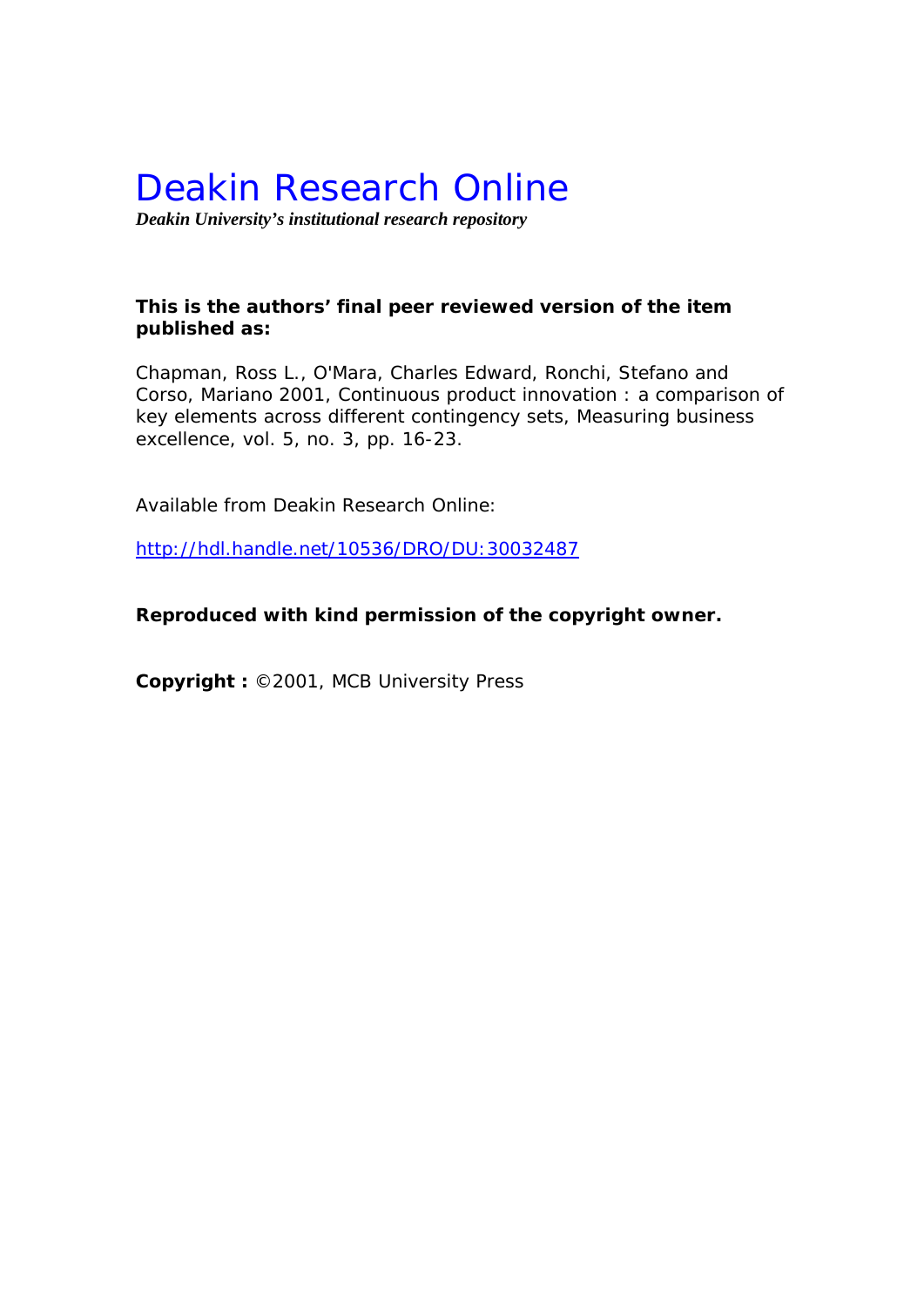## **Continuous product innovation**

## **A comparison of key elements across different contingency sets**

**Ross L. Chapman,** *Ross L. Chapman is based at the InCITe Research Centre, Faculty of Business, University of Western Sydney Macarthur, PO Box 555, Campbelltown, NSW 2560, Australia. E-mail: r.chapman@uws.edu.au*

**Charles Edward O'Mara,** *Charles Edward O'Mara is based at the InCITe Research Centre, Faculty of Business, University of Western Sydney Macarthur, PO Box 555, Campbelltown, NSW 2560, Australia.*

**Stefano Ronchi,** *RStefano Ronchi is at the Politecnico di Milano, Department of Management and Manufacturing, Piazza Leonardo da Vinci 32, 20133 Milano. E-mail: stefano.ronchi@polimi.it*

**Mariano Corso,** *Mariano Corso is at the Università degli studi di Pisa, Via Diotisalvi 2, 56126 Pisa. E-mail: mariano.corso@polimi.it*

#### **Acknowledgements**

The research generating the data discussed in this paper was part of a larger Euro-Australian co-operation and research project (ESPRIT 26056) supported by the European Commission and the Australian Government Department of Industry, Science and Resources. The authors gratefully acknowledge the contribution made to this research by all members of the CIMA Consortium: Politecnico di Milano (I); ETAss (I); University of Dublin, Trinity College (Ire); CORE, Chalmers University Gothenburg (S); CENTRIM, University of Brighton (UK); Twente University, Enschede (NL); InCITe, University of Western Sydney, Macarthur (AUS); Monash University, Melbourne (AUS); Edith Cowan University, Perth (AUS).

This paper discusses results from an international study of continuous improvement in product innovation. The empirical research is based upon a theoretical model of continuous product innovation (CPI) that identifies contingencies, behaviours, levers and performances relevant to improving product innovation processes. As successful knowledge management is widely recognised as a key capability for firms to successfully develop CPI, companies have been classified according to identified contingencies and the impact of these contingencies on key knowledge management criteria. Comparative analysis of the identified groups of companies has demonstrated important differences between the learning behaviours found present in the two groups thus identified, and in the levers used to develop and support these behaviours. The selection of performance measures by the two groups has highlighted further significant differences in the way the two groups understand and measure their CPI processes. Finally, the paper includes a discussion of appropriate mechanisms for firms with similar contingency sets to improve their approaches to organisational learning and product innovation.

Product innovation; Knowledge management; Contingency planning; Performance measurement.

## **Introduction**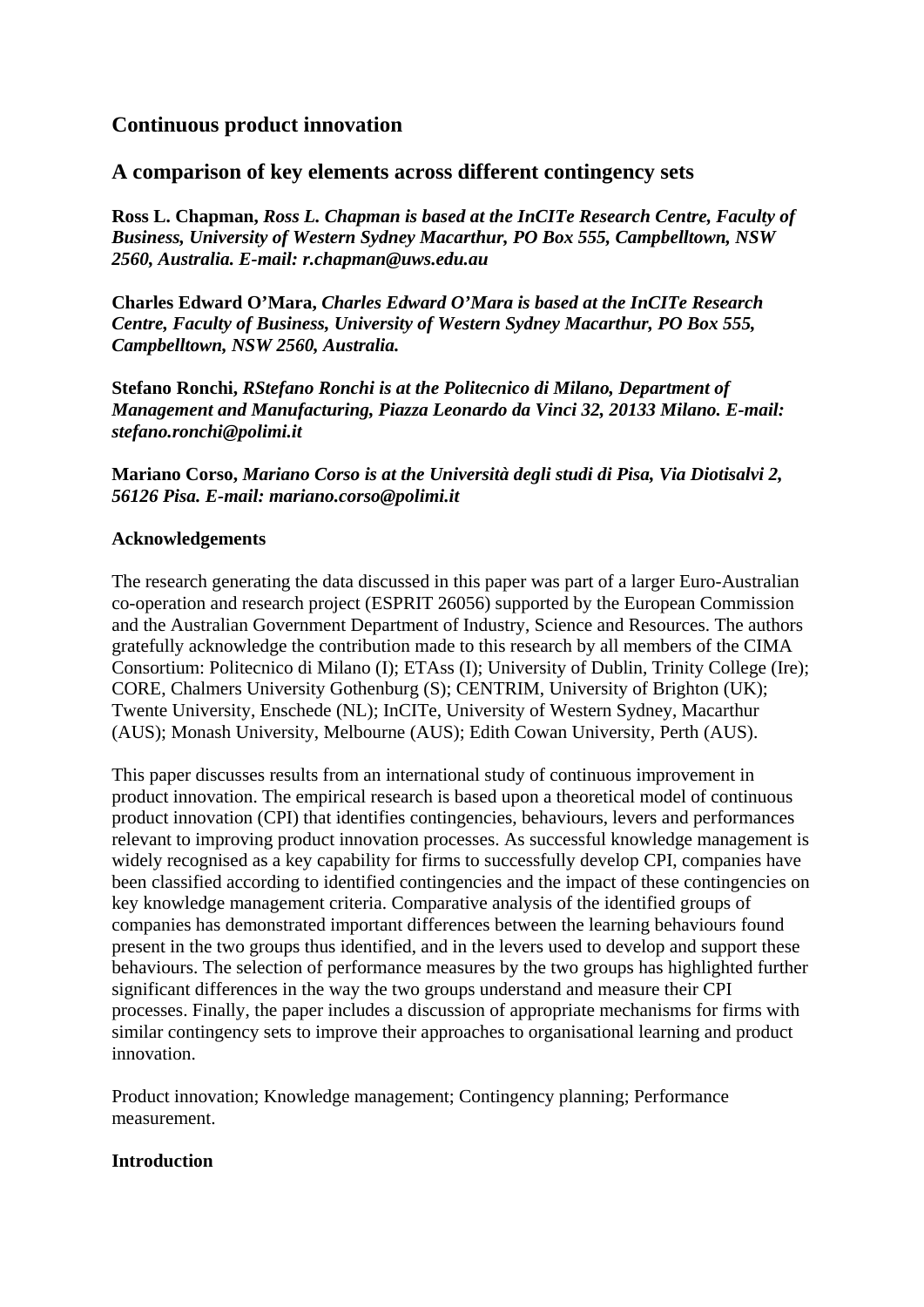For over 20 years successful product innovation has been considered a key requirement for business success. Under the joint pressures of an increasingly demanding and global market, and the accelerating pace of technological change, both management researchers and practitioners have recognised that companies need to compete on both quality and speed in product development. One of the main consequences of this focus was the emergence of product innovation models almost totally focused on the management of the new product development (NPD) process. Integration among different phases of an NPD project and autonomy of the project team were considered synonymous with best practice product innovation. Concurrent engineering was thought to represent a long-lasting paradigm for product innovation management.

In the early 1990s, a new stream of studies emerged which enlarged the perspective. These studies demonstrated how focusing on single projects is not enough to sustain competition. Success is also dependent on exploiting synergy among projects, for example by fostering commonality and reuse of design solutions over time (Wheelwright and Clark, 1992; Meyer and Utterback, 1993). In this perspective attention progressively shifts from single projects to a project family (Meyer and Utterback, 1993; Sanderson and Uzumeri, 1995) and to the process of learning and knowledge transfer and consolidation (Imai *et al.*, 1988; Lynn *et al.*, 1999; Bartezzaghi *et al.,* 1997a). Many of these studies, however, consider product innovation as occurring only within the boundaries of the product development process. Downstream phases in the product life cycle were still important for innovation but only as long as they represented valuable sources of information or constraints that should be anticipated and considered during development (Clark and Fujimoto, 1991). Recent evidence suggests that other phases in the product life cycle may actually represent additional opportunities for direct contribution in product innovation. This is a direct consequence of increasing pressure for more rapid product development and decreased time-to-market. Several companies, especially in rapidly shifting environments, purposely release to market products that are not fully optimised, followed by a rapid almost continuous stream of enhanced releases (i.e. software industry).

The boundaries of product innovation are therefore changing dramatically. Customer- and supplier-sourced information and opportunities coming in from the field phases are not only stored for informing next-generation product development projects, but can also provide valuable opportunities for product innovation within a product life cycle. These two dimensions are combined in the model of continuous product innovation (CPI) proposed by Bartezzaghi *et al.* (1997b). CPI embraces not only NPD (concept, product and process design and product launch), but also the subsequent phases in a product life cycle (improvements in manufacturing, customisation in sales and installation and enhancements and upgrading during product use). CPI also moves the traditional perspective from a single product to a product family, and thus includes all the interactions between the different products in the family. Hence, innovation may concern a product that is in its development phase, a product that has already been released to market, or a transfer of solutions between products. All of these interactions constitute a very strong potential for learning and innovation that can be exploited only through active design and implementation of mechanisms to enable the required transfer and consolidation of knowledge. Successful knowledge transfer and consolidation can be fostered by particular enablers whose effectiveness strongly depends on the actors involved and their influence on the process, and on the typology of knowledge that is managed.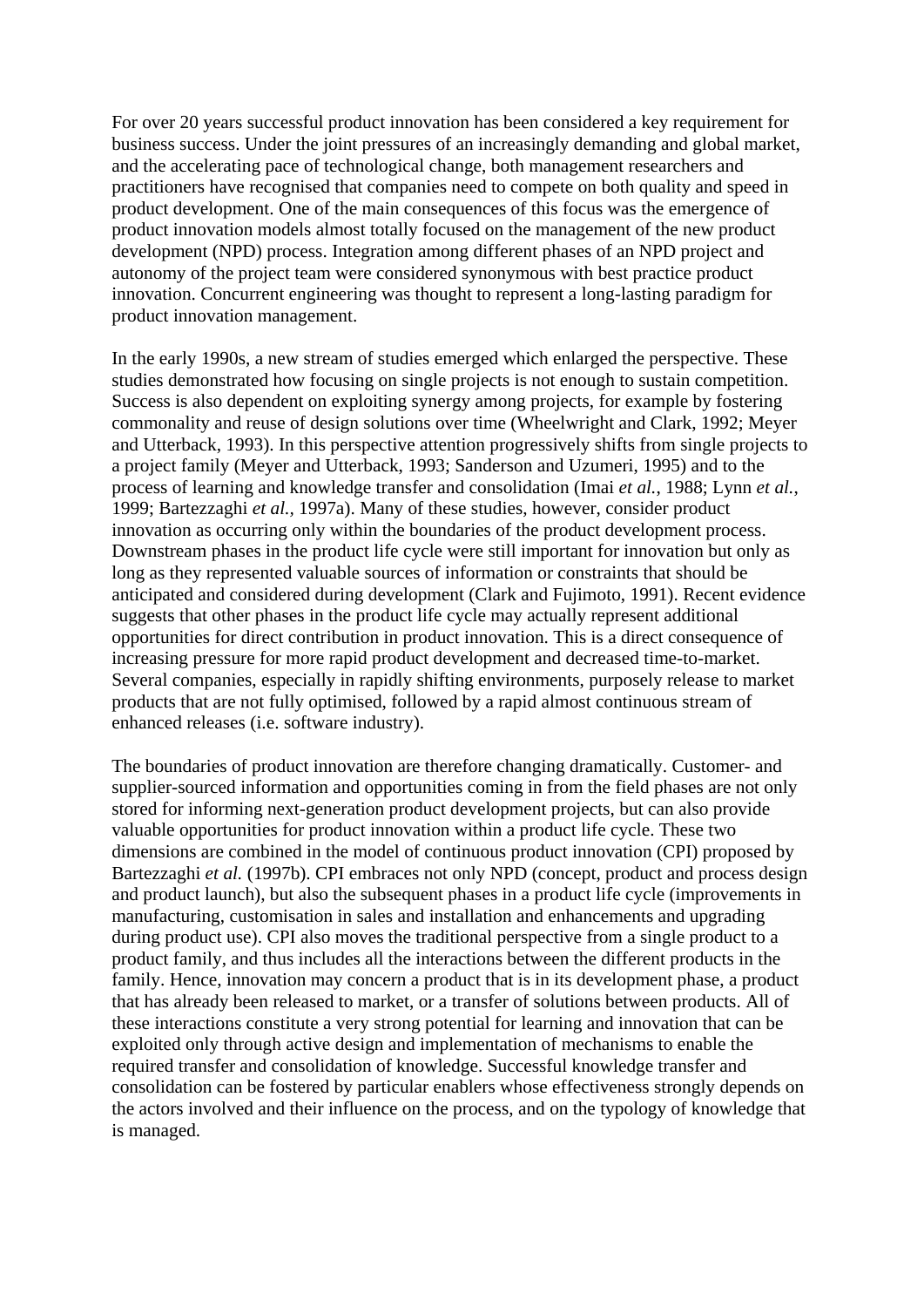Drawing on the literature in the broad areas of product innovation, knowledge management and continuous improvement (CI), a model has been developed to describe the CPI process in terms of a set of interrelated variables. This work has been done as part of the joint Euro-Australian CIMA project (continuous improvement of global innovation management). The variables identified within the CPI model include: organisational (or learning) behaviours (which, through a process of "building-in" over time become organisational capabilities); levers, which are specific actions, tools or techniques available to management in developing and consolidating relevant behaviours; performances, which are specific measures relating to the outputs of the product innovation process as well as the improvements in the process over time; and contingencies, which are factors external to the product innovation process but which may have significant impact on the process. This model represents a combination of the CI Maturity model (developed by Bessant *et al.*, 1994) and the intra- and inter-project learning model proposed by Bartezzaghi *et al.* (1997a). The model was refined through a series of intensive case study analyses of companies from three European nations and Australia, leading to the final form as shown in Figure 1. Thus refined, the model was applied to an extensive data collection exercise in 70 firms from Australia, Sweden, Ireland, Italy, The Netherlands, and the UK, using the methodology briefly outlined in the following section.

Our previous work (Chapman *et al.*, 1999) on the outcomes of this contingency analysis reported the development of two key attributes of knowledge management related to product innovation from a wide range of previous literature on this topic. The two attributes developed were:

- 1. (1) the sourcing and acquisition of knowledge; and
- 2. (2) the transfer and consolidation of knowledge.

This earlier paper also discussed the impact of the identified contingencies in the CPI model on these two key attributes of knowledge management.

#### **Research methodology**

The development of the CPI Model drove the preparation of a detailed company questionnaire to investigate these elements of product innovation. A sophisticated computer based tool was developed and tested during the case study research period, then administered to 70 companies using either a facilitated workshop delivery mechanism, or a well-supported remote delivery approach. Companies were given detailed feedback reports that identified strengths and possible weaknesses in their CPI processes and compared their responses with the remainder of the database.

This paper will focus on a comparison of the key elements of the CPI model between groups of companies as identified by the knowledge management/contingency (KM/C) analysis discussed in our earlier paper. Application of the KM/C analysis to all companies is shown in Figure 2. This Figure also shows the two major groups of companies (Group A and Group B) used for the comparisons in this paper.

The scales on the axes in Figure 2 represent the sum of the Likert responses for each company across the relevant contingencies included in the criteria for each axis. Details of the contingency classification scheme are contained in our earlier paper (Chapman *et al.*,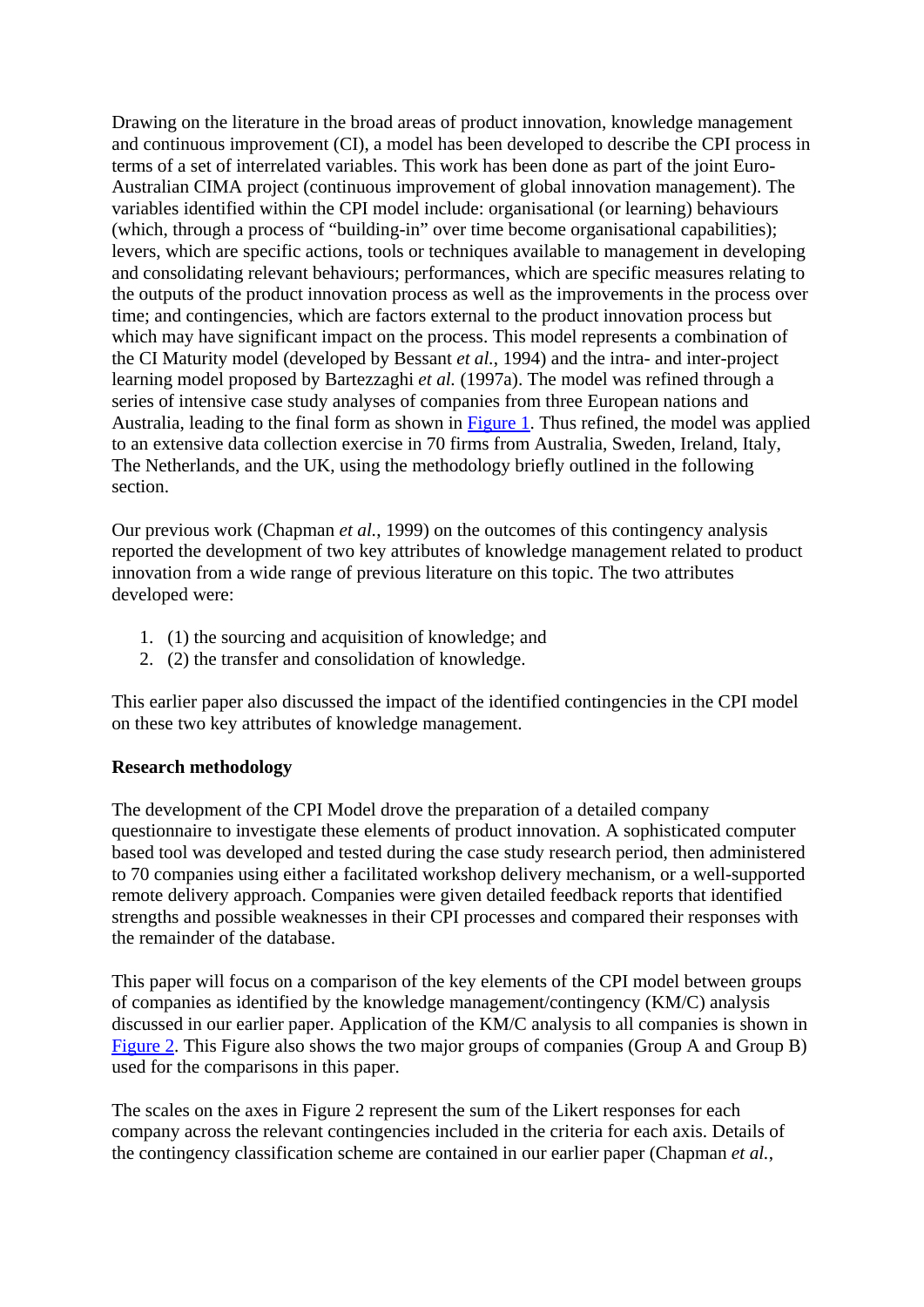1999). Those companies included in Group A have adopted a locally based approach to knowledge management, whilst those in Group B exhibit a global approach.

## *Locally based approach (Group A)*

This group commonly contains small companies operating in domestic markets with highly customised and low complexity products, with only domestic NPD and operations activities. Generally these companies have low "technical" intensity and few inter-firm relationships. They typically operate in an environment of low knowledge accessibility and low labour churn. Such firms thrive in national cultures characterised by low uncertainty avoidance, but high collectivism (see Hofstede (1980) for an explanation of these terms).

## *Global system approach (Group B)*

This group commonly contains large companies operating in global markets with standardised and high-complexity products. Global NPD and operations activities are also common. Generally these companies have a high "technical" intensity and many inter-firm relationships. They operate in an environment characterised by high knowledge accessibility and relatively high rates of labour churn. They are common in national cultures demonstrating high uncertainty avoidance, but low collectivism (Hofstede, 1980).

It should be noted that our initial KM/C analysis postulated company types for the two remaining quadrants of Figure 2 as well; however, currently the numbers of companies falling into these sectors are too low for statistical comparison.

We will now compare how the two groups of companies, identified in Figure 2 and described above, compare in terms of the levers used, behaviours exhibited, and performance measures used to evaluate innovation outcomes.

## **Analysis of behaviours**

The behaviours that were identified in the literature as being relevant to knowledge management were:

- Individuals and groups use the organisation's strategic goals and objectives to focus and prioritise their improvement and learning activities.
- Individuals and groups use innovation processes as opportunities to develop knowledge.
- Individuals use part of available time/resources to experiment with new solutions.
- Individuals integrate knowledge among all the different phases of product innovation.
- Individuals transfer knowledge among different product innovation cycles.
- Individuals abstract knowledge from experience and generalise it for application on new processes.
- Individuals make knowledge available to others by presenting it in reports, databases, product and process standards, etc.
- People try to assimilate and use knowledge from external sources.

Each of these behaviours was examined across two dimensions, frequency and diffusion (expressed as how often and how widespread, respectively, the behaviours were observed in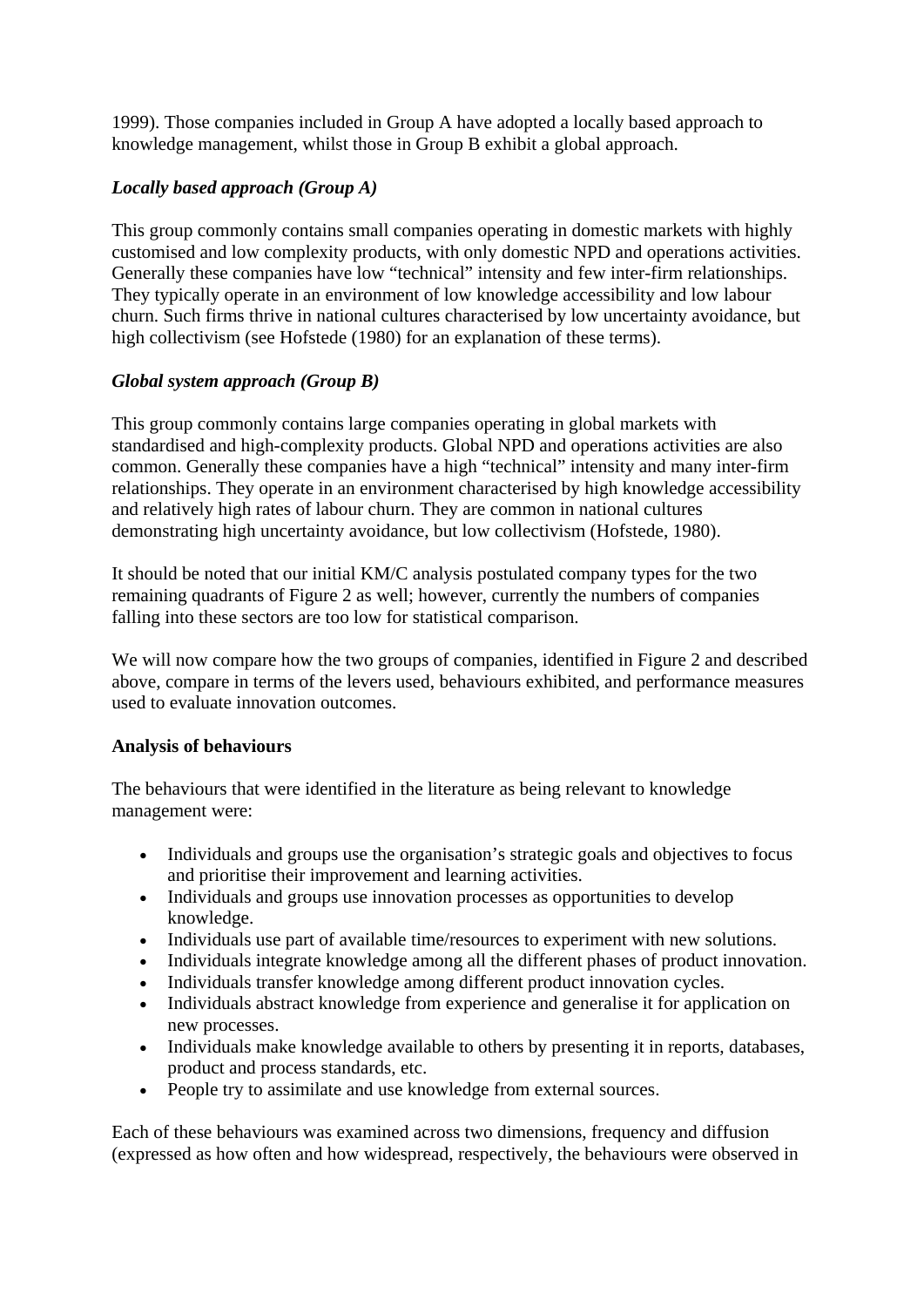the organisation's innovation processes). Respondents were asked to assess these two dimensions on a five-point scale.

For frequency the categories were:

- 1. (1) the behaviour was never shown;
- 2. (2) the behaviour was only rarely shown;
- 3. (3) the behaviour was shown rather frequently;
- 4. (4) the behaviour was very frequently shown;
- 5. (5) the behaviour was always shown as a part of day by day work.

For diffusion the categories were:

- 1. (1) the behaviour was not seen anywhere within the innovation process;
- 2. (2) the behaviour was confined to one part of the innovation process;
- 3. (3) the behaviour was confined to some parts of the innovation process;
- 4. (4) the behaviour was diffused in most of the innovation process;
- 5. (5) the behaviour was spread throughout the innovation process.

Figure 3 and Figure 4 compare the behaviours of Group A companies and Group B companies, first on the basis of the frequency with which behaviours occur, and then, the diffusion with which they occur. For each group, the percentage of respondents who reported low frequency or diffusion (category one or two on the five-point scale), were subtracted from those who reported high frequency or diffusion (category four or five on the five-point scale). Were the companies to report an equal number of lows and highs, the behaviour would plot at zero on the relevant figure.

Figure 3 tells us that all behaviours occur more frequently in the companies whose contingencies place them in the global systems category (Group B). Those adopting a local approach exhibit behaviours less frequently across the board, with negative ratings for behaviours 1, 3, and 8. The lowest rated behaviour for both groups was behaviour 3 (individuals use part of available time/resources to experiment new solutions.) Clearly, when it comes to product innovation, organisations do not specifically set aside time for experimentation. For both groups, there is a high level of awareness of the knowledgegenerating capability of the innovation process (behaviour 2). Further, both groups see the need for innovation to be a company-wide activity (behaviour 4).

In Figure 4 we compare the diffusion of behaviours between the two groups. Again the Group B companies report significantly higher levels of behaviour diffusion. Behaviour 3 is again relatively weak in terms of diffusion, and behaviours 2 and 4 are again strong. Behaviour 7, which refers to the embedding of knowledge within vehicles (reports, databases, product and process standards, etc.), rates very highly in both groups, which indicates that knowledge capture is quite strong. If behaviour 5 is any indication, however, this knowledge is accessed and transferred to other innovation projects less extensively. It appears that, in terms of knowledge acquisition, organisations tend to be internally focused (behaviour 8), with both global and local company groups reporting low values for the number of staff accessing external sources of knowledge. Weakness in this area could lead to lags in implementing changes to product innovation processes, or bringing new products into production.

## **Levers**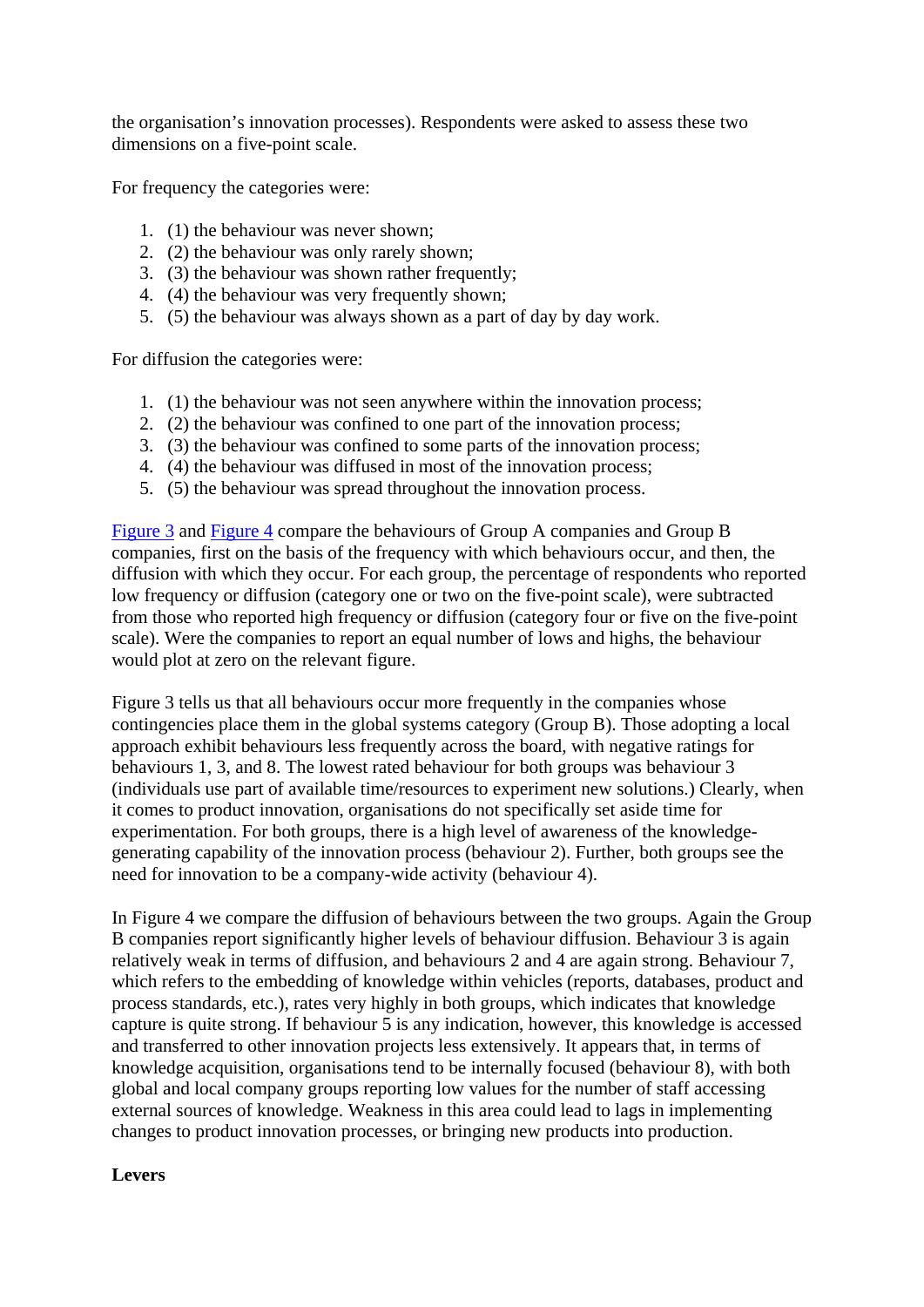Levers are mechanisms that managers use when managing the product innovation process, even though they may not be consciously aimed at improvement and stimulating learning.

## *Lever categories and examples of specific levers*

- 1. (1) Product family strategies: 1.1 product family plans; 1.2 carry over policies; 1.3 standardisation policies.
- 2. (2) Innovation process definition: 2.1 stage-gate processes; 2.2 company innovation procedures.
- 3. (3) Organisational integration mechanisms: 3.1 teamwork; 3.2 organisation structure; 3.3 committees.
- 4. (4) Human resource management policies: 4.1 personnel rotation; 4.2 departmental assessment and staff development plans; 4.3 remuneration and reward systems; 4.4 empowerment programs.
- 5. (5) Project planning and control: 5.1 project termination reports; 5.2 design reviews.
- 6. (6) Performance measurement: 6.1 comparison of measurements against previous results or with other subsidiaries or leading organisations.
- 7. (7) Design tools and methods: 7.1 standardised design methodologies and procedures; 7.2 libraries of standard design solutions; 7.3 integration procedures (e.g. QFD, design for manufacturability).
- 8. (8) Computer-based technologies: 8.1 IT systems; 8.2 computer aided technologies (e.g. CAD, CAM, CAE); 8.3 prototyping technologies.

Two issues are of interest here: first, the difference in the use of levers between the two groups; and second, the extent to which the use of levers acts as a predictor of behaviour within each group. The first issue is addressed in Figure 5.

For organisations in Group A, project planning and control is the most common lever used in managing product development activities. Group B companies report a high usage of organisational integration mechanisms to influence behaviours. The wider geographic spread of Group B companies apparently places greater emphasis on the need for such activities to better manage their innovation processes. Group A companies, being somewhat more selfcontained, can focus on the project more than the process. In terms of continuous improvement, the emphasis should be on the process. Of particular interest is Lever 1, the product family strategies, where Group A organisations report a higher usage than Group B. Group A companies generally have a narrower product range and tend to focus on product, rather than process improvement.

Given that the CIMA model proposes the use of levers to influence behaviours, and thus improve product innovation performance, we would expect to see some correlation between the use of levers on behaviours, and the prevalence, in terms of frequency and diffusion, with which those behaviours are observed. Figure 6 shows the relative usage of all levers on each behaviour for the two groups. This Figure does not show the extent to which individual levers are used to impact behaviours. This is the subject of ongoing research to identify the more effective levers for specific behaviours, given the contingency group into which an organisation might fall.

Figure 6 gives a strong indication that levers do influence behaviours. For Group B, the weakest behaviours in terms of both frequency and diffusion were Behaviours 3 and 5, and as can be seen from Figure 6, the average percentage of usage across all levers was lowest for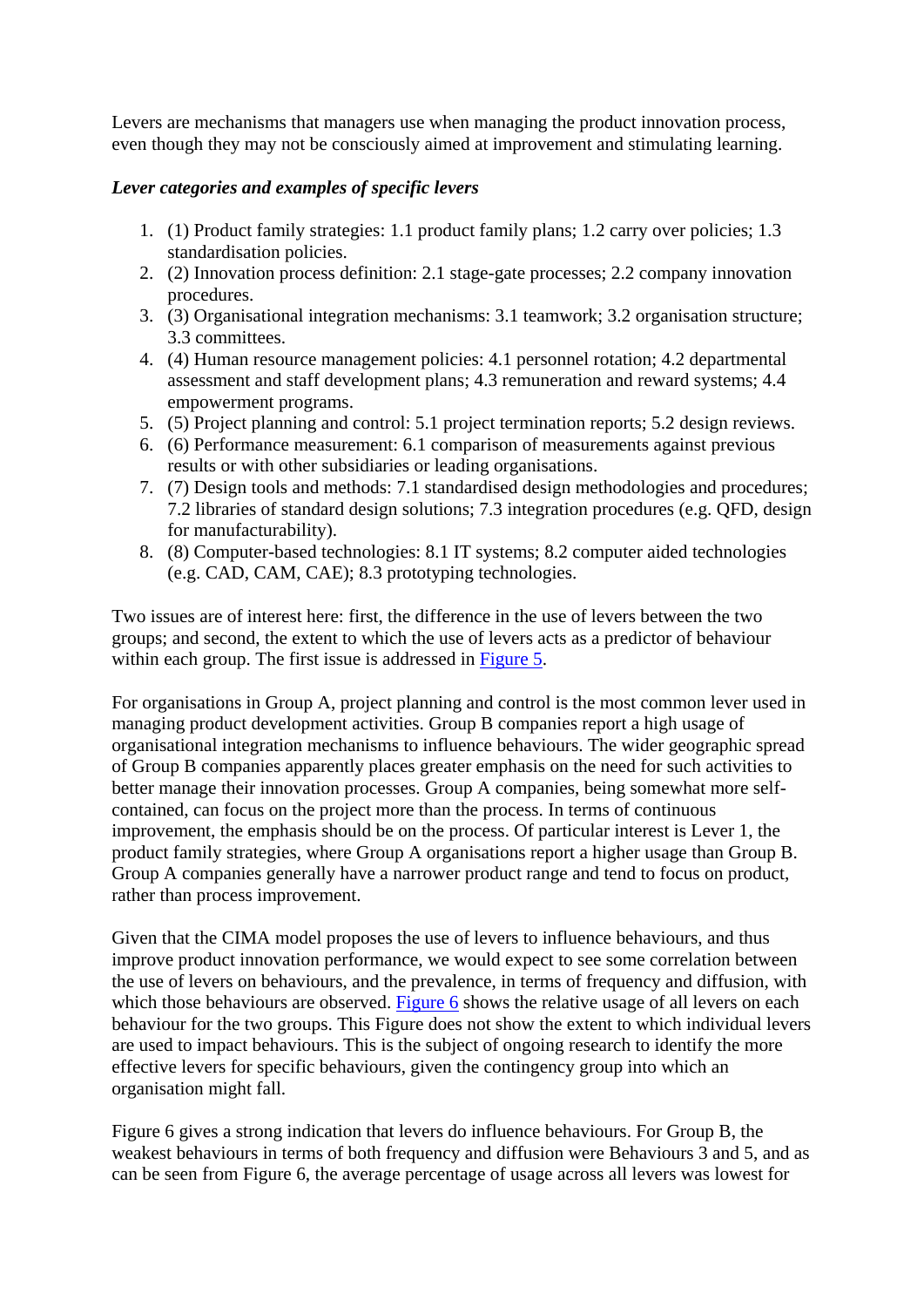Behaviour 3, and third lowest for Behaviour 5. For Group A companies, the case is less strong, but still evident. The weakest behaviours for this group were Behaviours 3, 8, and 1. Levers were least used on Behaviour 8, third lowest on Behaviour 3, but somewhat surprisingly, most used on Behaviour 1. We suspect that many companies in this group have a break in the loop. They see levers such as integration mechanisms, human resource management policies, performance measurement, and computer-based technologies feeding into their strategic planning process, but they do not see strategic plans as having a major impact on improvement and learning activities.

### **Performance measures**

Performance measurement of the innovation process has long been in the "too-hard" basket (Brown and Svenson, 1988; Roussel *et al.*, 1991; Brown and Gobeli, 1992). To suggest a set of performance measures that would be relevant to all firms, or even a group of firms, would be presumptuous. As Werner and Souder (1997) state: "R&D effectiveness measurement methods are so individually varied and uniquely designed for particular situations that they almost defy systematic classification". On the assumption that what gets measured gets managed – and improved – we asked the respondents to nominate which performance indicators they used to measure the performance of the product innovation process. The types of performance measures used reflect largely on the rationale for measurement. von Bonsdorff and Andersin (1995) suggest several functions of measurement, but in terms of the innovation process Kerssens-van Drongelen (1999, p. 49) suggests that the primary functions of measurement are "supporting diagnosis by managers and fuelling learning". This latter function is the central theme in the categorisation of firms according to the two attributes: the sourcing and acquisition of knowledge, and the transfer and consolidation of knowledge.

The kinds of measures employed in responding firms are shown in the list following Figure 7, with the questionnaire results shown in Figure 7.

## *Key to performance measures*

- 1. (1) Time to market measures: 1.1 concept to launch time; 1.2 time for concept phase; 1.3 time for design phase; 1.4 time for initial production phase; 1.5 time for launch phase; 1.6 overrun.
- 2. (2) Product performance: 2.1 unit cost; 2.2 production cost; 2.3 development cost; 2.4 technical performance; 2.5 quality.
- 3. (3) Design performance: 3.1 manufacturing cost 3.2 manufacturability; 3.3 testability; 3.4 number of product redesigns.
- 4. (4) Impact on firm's competitiveness: 4.1 sales in domestic market; 4.2 sales in regional market; 4.3 sales in global market; 4.4 domestic market share; 4.5 regional market share; 4.6 global market share.
- 5. (5) Impact on firm's product portfolio: 5.1 profits; 5.2 sales of portfolio; 5.3 profits of portfolio.
- 6. (6) Other metrics: 6.1 total R&D expenditure; 6.2 planned vs. actual project spending; 6.3 return on investment (ROI); 6.4 number of patents and licenses generated; 6.5 score on customer satisfaction audit.

The measures of impact on the firm's competitiveness (category 4) clearly reflect the grouping of the companies, according to their contingencies, into either local (Group A) or global (Group B). The importance of domestic and regional sales performance is substantial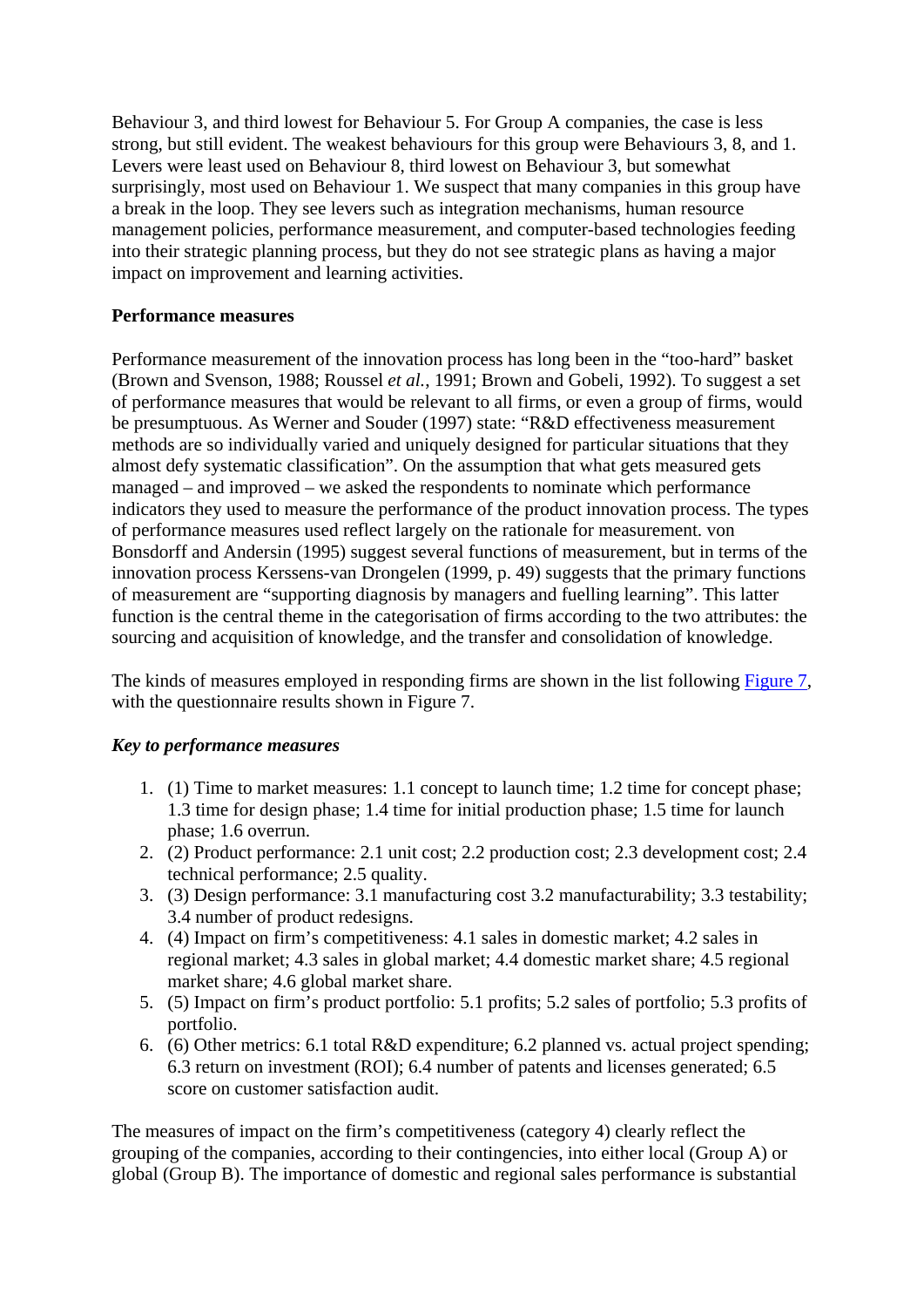for Group A companies, whilst Group B companies focus on global markets. In all other areas, Group B companies report a greater use of performance measures. This is to be expected for organisations that operate globally, and where performance measures are required for reporting and control purposes.

Flamholtz (1996) categorised performance measurement systems functions on the basis of output measures and process measures. The range of performance measures reported by firms are very much output measures, which have limited value in terms of process improvement. Further they rely heavily on production performance measures (Category 2) and project performance measures (Category 6 – other). This is hardly surprising, given that the firms surveyed are all manufacturing companies. Perhaps the best measures for evaluating performance of the product innovation process are 6.2 planned vs actual project spending, and 6.5 score on customer satisfaction audit. These measure how well the process was executed, and how well the new product met the customer's expectations.

The measures, however, are poor performers in so far as they cannot be used to evaluate improvement in the product innovation process. This is where the CIMA methodology for assessing continuous improvement in product innovation is of value. The learning and improvement aspects can be evaluated by assessing whether or not those behaviours that encourage learning and continuous improvement in the product innovation process spread throughout the organisation. This spread is measured by observing the frequency and diffusion of the behaviours identified in the model. As these behaviours become more widespread and frequent, they become embedded as capabilities that enhance learning and continuous improvement in the product innovation process. Further research is currently being carried out to identify specific levers, for encouraging appropriate improvement behaviours in different groups of organisations, depending on their contingencies.

#### **Discussion and conclusion**

Our research indicates that all the relevant variables; behaviours, levers and performance measures are influenced by contingencies. This contingency approach is based on the premise that there can be no single best way to manage and improve organisational performance (Emmanuel *et al.*, 1990, p. 57). This is especially so for the product innovation process. By categorising organisations according to their knowledge management capabilities, we have attempted to provide guidelines for firms as to how they might improve their innovation processes.

For organisations that adopt a "locally based" approach to knowledge management we suggest they place more emphasis on levers that rely less on high technology and inter-firm connections. The preferred levers for organisations in the "locally based" category are product family strategies and project planning and control activities.

For organisations that adopt a "global system" approach to knowledge management we recommend more emphasis be placed on integrative and communicative levers such as organisational integrative mechanisms and computer based technologies.

One area where greater emphasis and ongoing research is evident is that of performance measurement systems for the product innovation process. The measures used by organisations are largely output measures, which indicate the success or otherwise of each product innovation, but do little to improve the innovation process. The CIMA model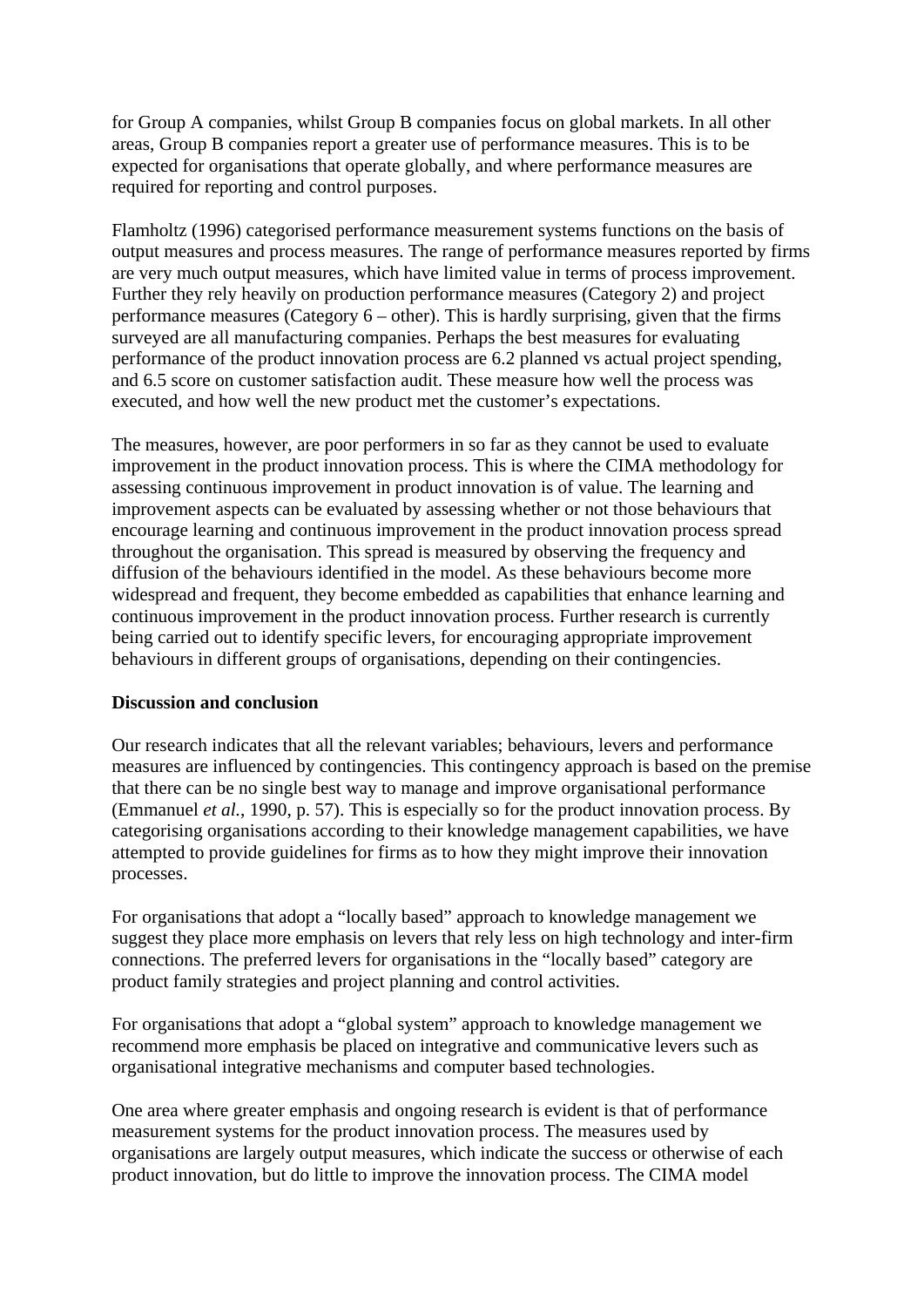addresses a key concept for improvement of the product innovation process by identifying and measuring important learning behaviours in the area of knowledge management.



*Figure 1 –- Elements in the CIMA model for learning in product innovation processes*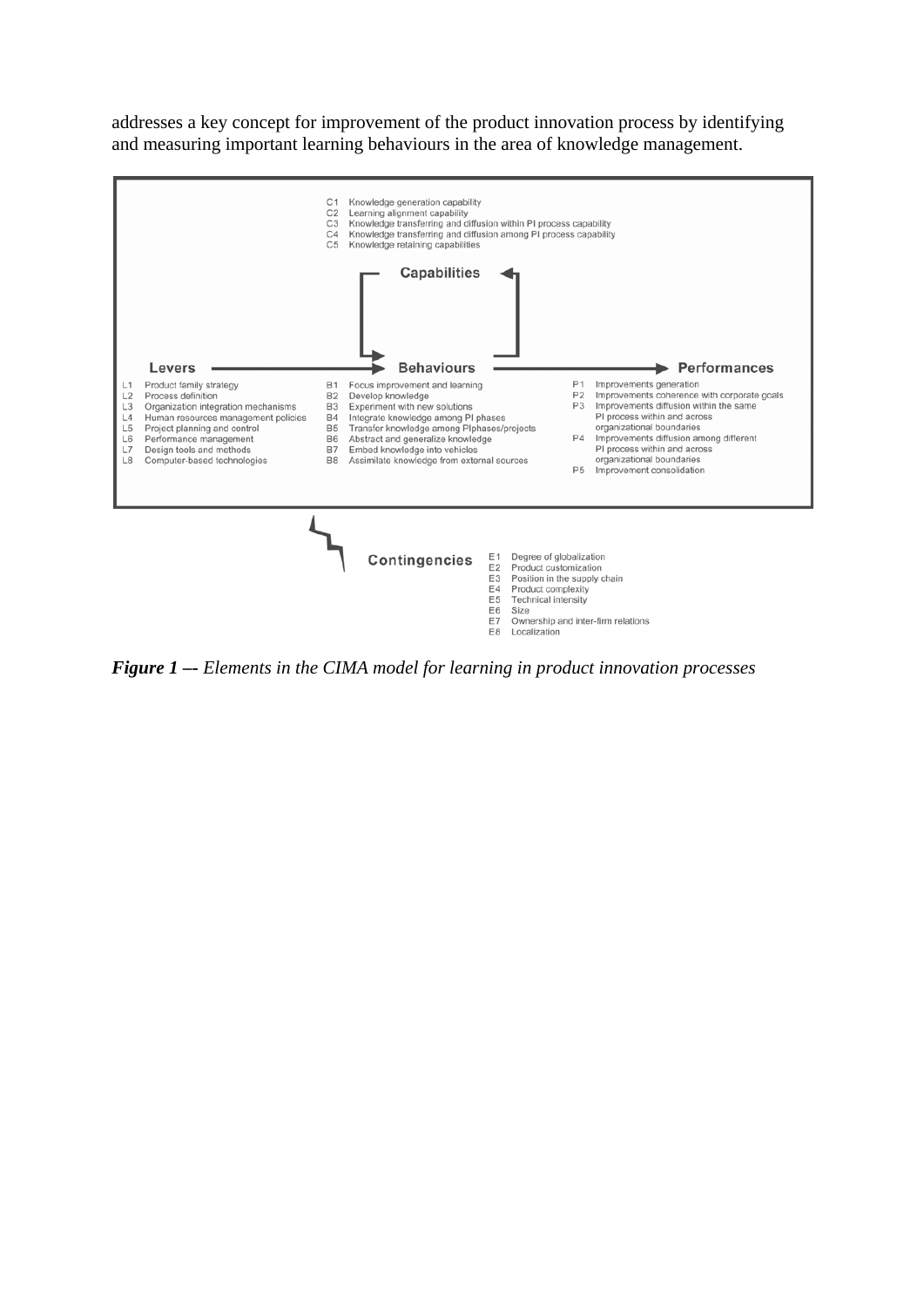

*Figure 2 –- Companies grouped by knowledge management criteria applied to contingencies*



*Figure 3 –- Comparison of behaviour frequency*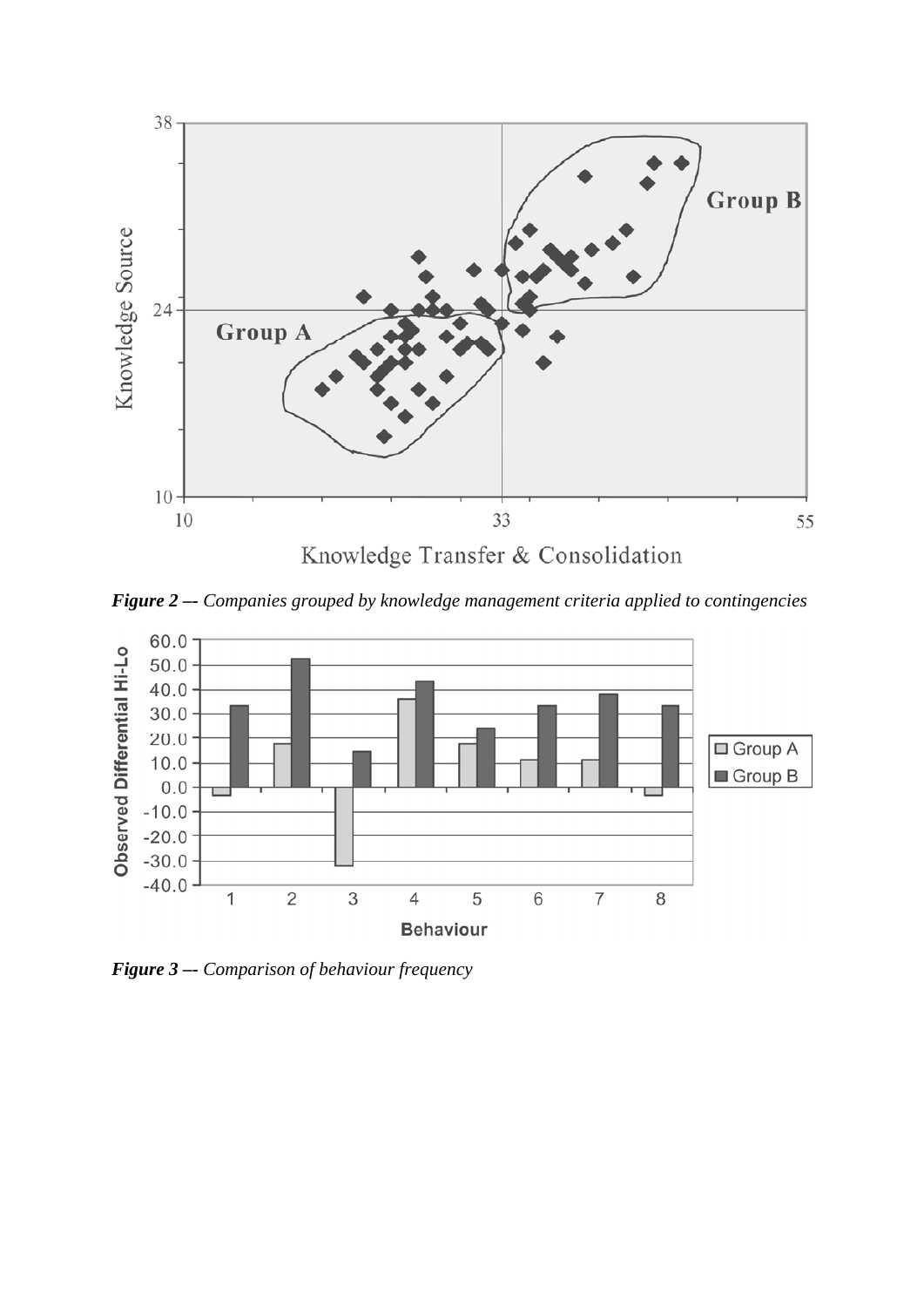

*Figure 4 –- Comparison of behaviour diffusion*



*Figure 5 –- Average use of levers across all behaviours*



*Figure 6 –- Average use of levers for each behaviour*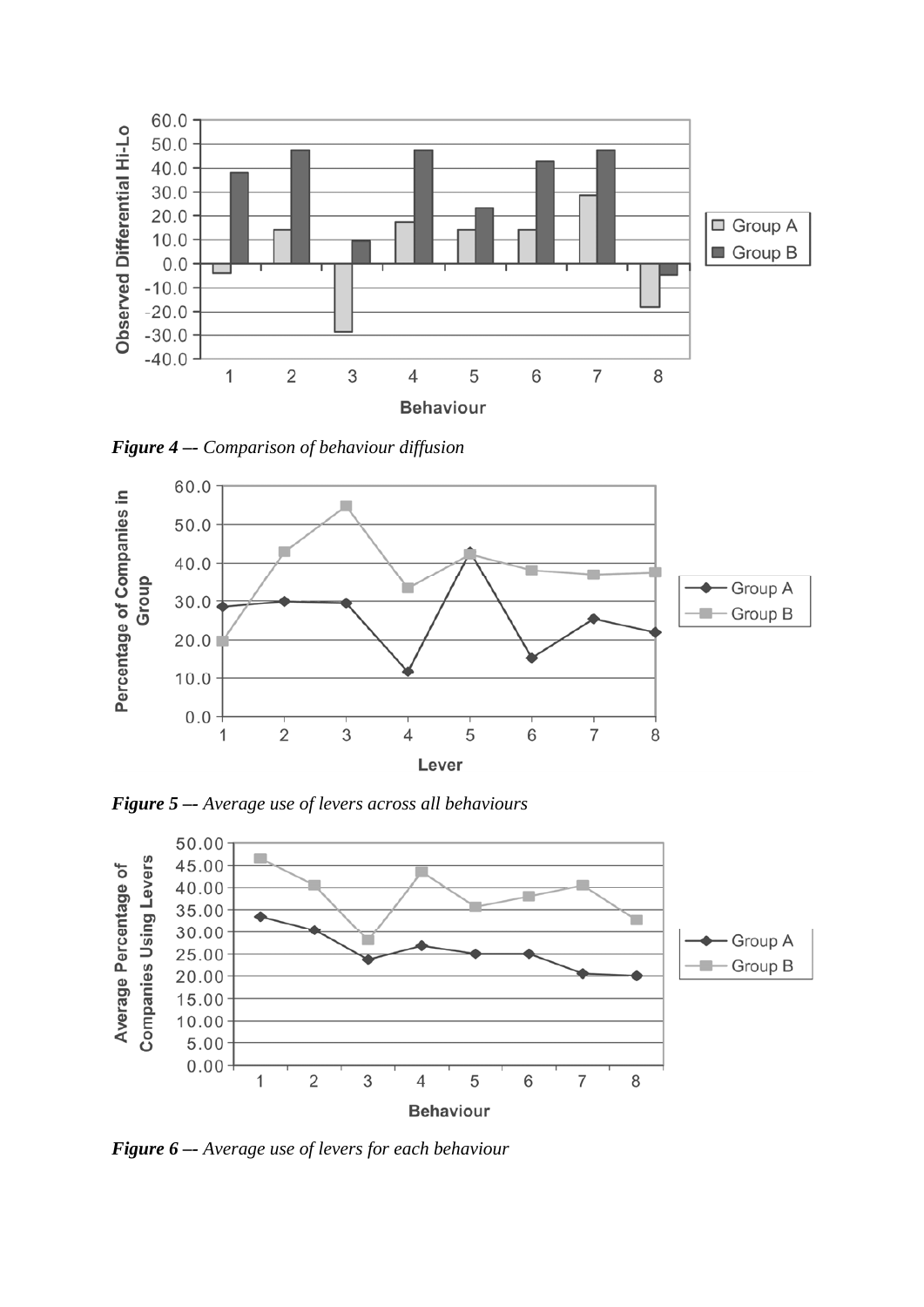

*Figure 7 –- Percentage use of performance measures*

### **References**

Bartezzaghi, E, Corso, M, Verganti, R (1997), "Continuous improvement and inter-project learning in new product development", *International Journal of Technology Management*, Vol. 14 No.1, pp.116-38.

Bartezzaghi, E, Corso, M, Verganti, R (1997), "Managing knowledge in continuous product innovation", *Proceedings of the 5th International Product Development Conference, EIASM*, Como, Italy, .

Bessant, J.S, Caffyn, S, Harding, R, Webb, S (1994), "Rediscovering continuous improvement", *Technovation*, Vol. 14 No.1, pp.17-29.

von Bonsdorff, C, Andersin, H.E. (1995), "Supporting the business process management paradigm by means of performance measurements'", *Proceedings of CE95 Conference Concurrent Engineering: A Global Perspective*, McLean, VA, .

Brown, M.G, Svenson, R.A (1988), "Measuring R&D productivity", *Research Technology Management*, Vol. 31 pp. 11-15.

Brown, W.B, Gobeli, D (1992), "Observations on the measurement R&D productivity", *IEEE Transactions on Engineering Management*, Vol. 39 pp.4.

Chapman, R.L, Corso, M, Ronchi, S, Sloan, T (1999), "Knowledge management in product innovation: a contingency framework", *Proceedings of the 1999 Australian and New Zealand Academy of Management (ANZAM) Conference*, CD-ROM, .

Clark, K.B, Fujimoto, T. (1991), *Product Development Performance – Strategy, Organization, and Management in the World Auto Industry*, HBS Press, Boston, MA, .